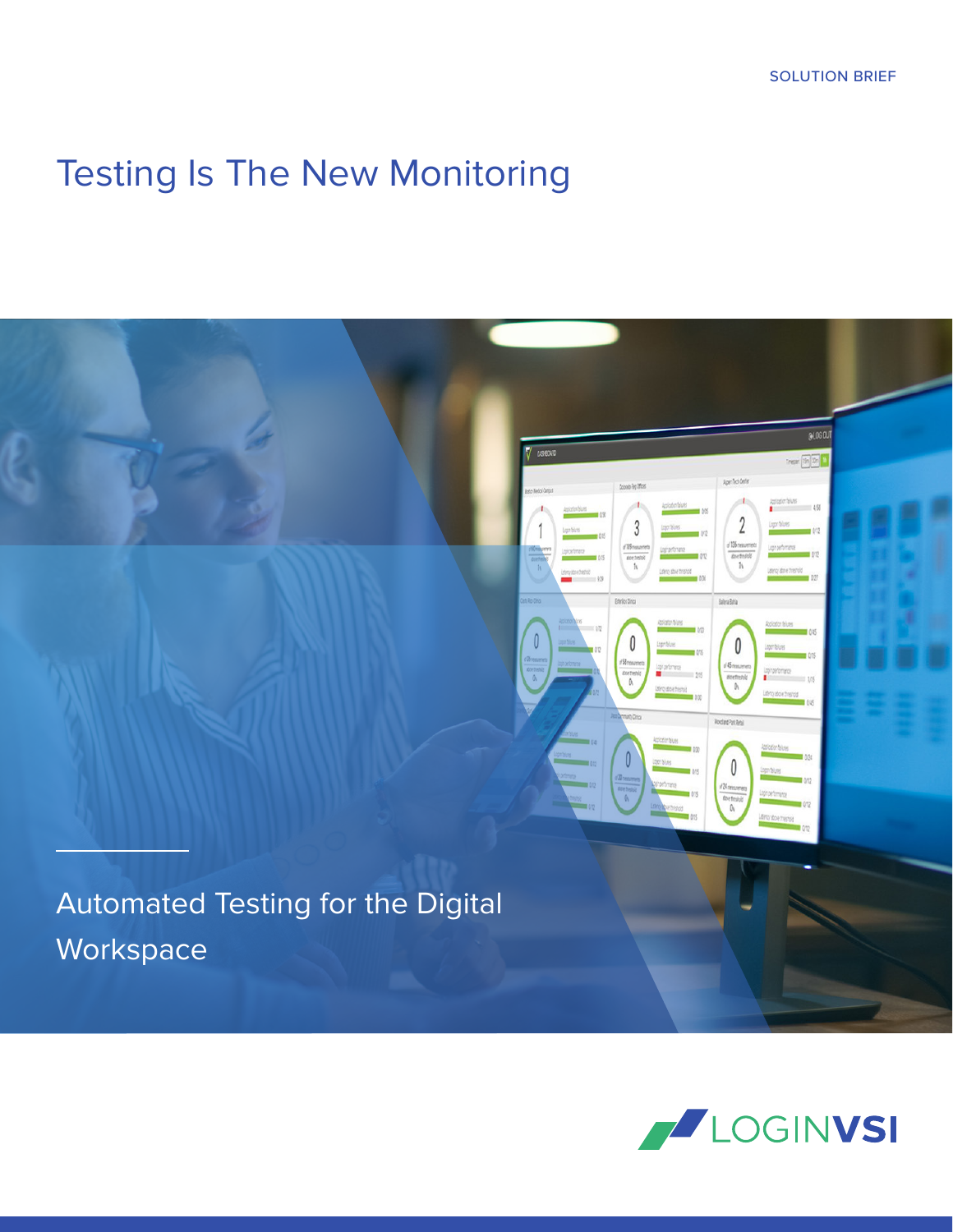## Identify Problems in Preproduction

Gartner said, "Testing is the new monitoring."\* Smart CIOs know that monitoring desktop and application performance in the enterprise without pre-testing is like playing Russian Roulette: it's a matter of when not if.

When Patch Tuesday was limited to 20 patches a week, you might have had confidence that deploying straight to production, supported by monitoring, was a reasonable risk. But in 2021, Microsoft alone is on track to issue 5,000 patches. Monitoring is no longer enough. You need to test everything in preproduction before one patch brings your business to a standstill.

How? Shift left. Make continuous automated testing part of your DevOps practice.

\*Gartner, 2021 Strategic Roadmap for IT Operations Monitoring, October 2020

#### **Shift Left**

Reduce the handoff risk between DevOps and the Enterprise. With the rise of DevOps and CI/CD, the rate of change for enterprise applications has grown from one or two releases a year to a continuous, incremental stream of changes. If you're an enterprise with thousands of desktops and the environment gets slow, it's a different story. Suddenly the line between DevOps and production is moving. Make it move to support your needs. Shift both testing and risk to the left.



#### SHIFT LEFT MODEL VS. TRADITIONAL QUALITY MODEL

#### **Where the Breakdown Occurs**

There's a breakdown between Dev and Ops, and it's the handoff. Developers have plenty of tools and tests to harden their code to production levels. Operations managers have tests too, with an added layer of worry: how do changes in one app interact with changes in all the other apps in the environment? Who, or what manages the handoff?

Login VSI does. We live at the intersection of Dev and Ops, the crossover point where Dev moves code to production and Ops integrates it into your environment – and pushes it to the desktop.



#### RELEASE CYCLE FROM PRE-PRODUCTION TO PRODUCTION

#### **Test Coverage Map**

From day zero to day two and beyond: automate testing. DevOps doesn't want to own testing and monitoring at the desktop. Ops and IT don't have the deep development knowledge to own app development and unit tests. But both have a stake in making sure everything works – from Day Zero to Day Two – with a consistent user experience. That's where Login VSI automated testing ensures all the apps in your enterprise work at scale.

Login VSI creates a single test that follows from Day Zero functional tests throughout the release cycle – from app integration, to validation, to change management. From Dev to the desktop, our automated test follows each app and every change. We also test the desktop and get telemetry to guide remediation. Completing the test cycle, continuously validates a superior user-experience.

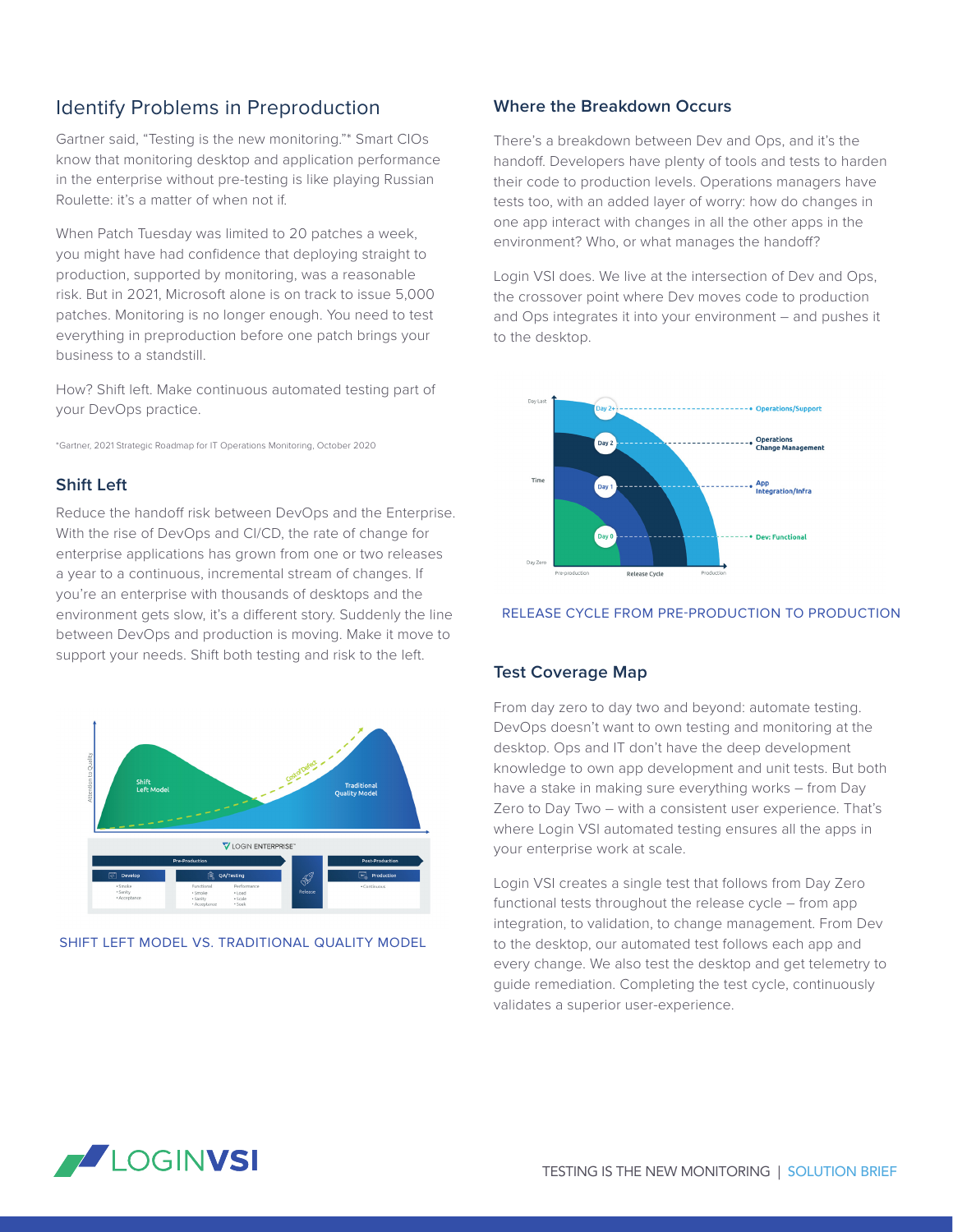

#### **Full Stack Testing**

A good user experience ensures positive business outcomes.

Prepare for the cloud or manage desktops in the cloud with Login VSI. Remember how Netflix worked four years ago? How about Salesforce? Probably not. Yet both demonstrate how their companies managed the evolution of their offerings in the cloud. They did it with a laser focus on user-experience.

#### Login VSI delivers that full-stack testing approach to your environment.

- Manage the health of 1,000s of business-critical apps
- Reduce the risk of ad-hoc, non-discretionary vendor changes to your tech stack
- Continuously test application and infrastructure performance
- Maintain control of UX and app performance, on-prem or in the cloud

#### **Pre-Prod and Production Testing**

Build and release continuously, test relentlessly.

Login VSI follows your CI/CD schedule, from application compatibility testing to performance testing at scale to continuous testing in production.

- Improvement in time-to-market for key features and benefits
- Reduce the risk of bugs finding their way into production
- Better insight into the cost per user, by application, and in the cloud

Don't wait to test until you're in production. Test continuously, monitor continuously and be in charge of time to market, lower risk and cost transparency.